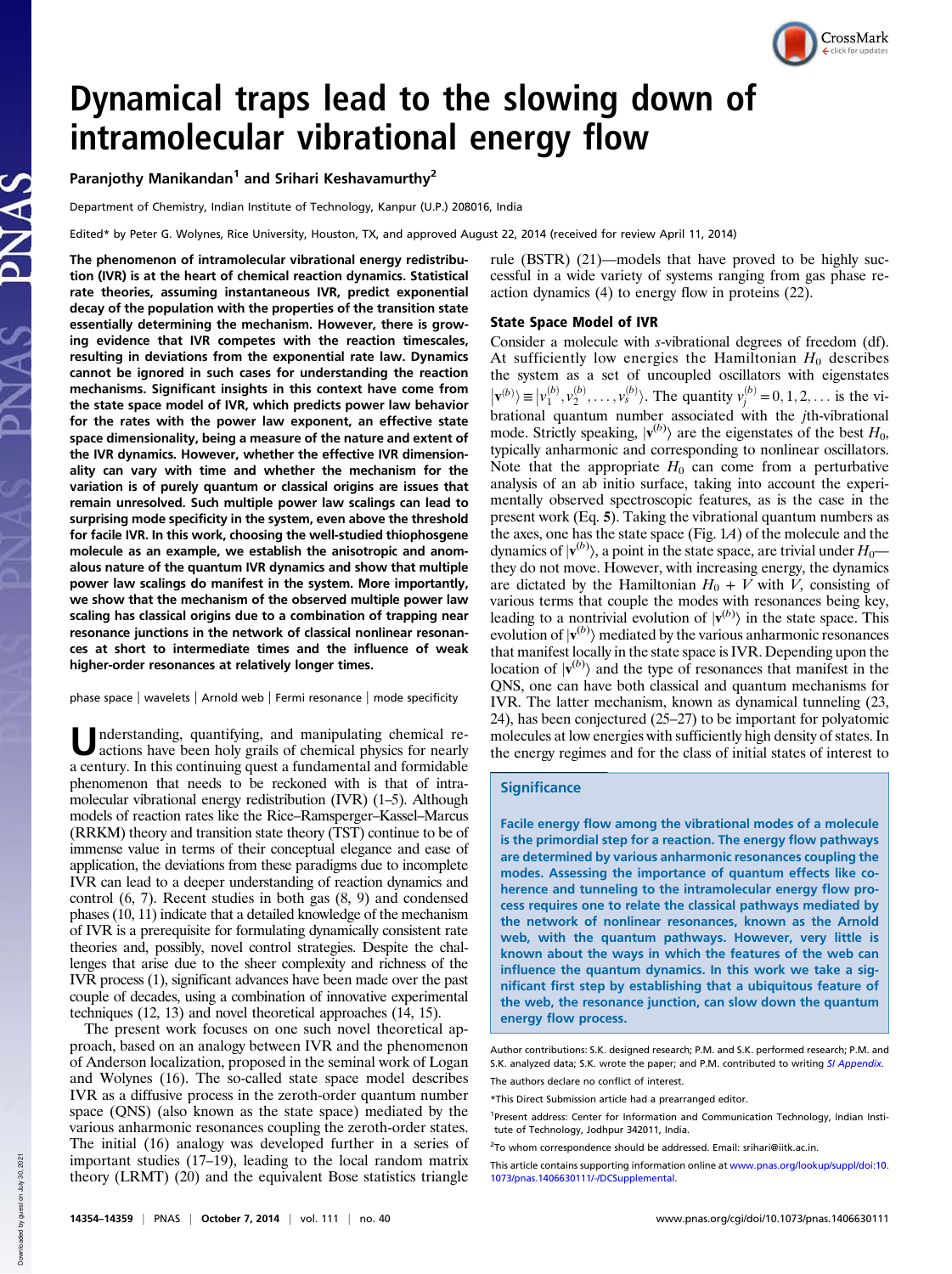

Fig. 1. (A) Schematic of the state space ( $v_1$ ,  $v_2$ ,  $v_3$ ) for a 3-df system. Two different initial states  $I$  and  $E$  evolve in the state space due to anharmonic resonant couplings. (B) Frequency ratio space, a representation of the Arnold web or the network of classical nonlinear resonances (lines), corresponding to A. The  $\Omega_i$  are the nonlinear frequencies. Points in B labeled I and E correspond to those in A and evolve on the Arnold web. This work seeks to understand the correspondence between  $A$  and  $B$  and the influence of resonance junctions (shaded region in  $B$ ) on the energy flow dynamics.

the current work, however, we do not expect dynamical tunneling to be dominant *(SI Appendix*, Figs. S1 and S4).

A striking prediction (17–19) of the state space model is that at intermediate timescales the survival probability  $P_b(t)$  associated with  $|v^{(b)}\rangle$  exhibits power law scaling

$$
P_b(t) \equiv \left| \left\langle \mathbf{v}^{(b)} \right| \mathbf{v}^{(b)}(t) \right\rangle \right|^2 \sim \sigma_b + (1 - \sigma_b) \left[ 1 + \frac{2t}{\tau D_b} \right]^{-D_b/2}.
$$
 [1]

In the above,  $D_b$  is the effective dimension of the QNS explored by  $|v^{(b)}\rangle$ ;  $\sigma_b$ , the dilution factor, is the long time limit of  $P_b(t)$ ; and  $\tau$  is a timescale associated with an exponential fall-off of  $P_b(t)$ . Note that  $\sigma_b^{-1}$  yields the total number of zeroth-order states that participate in the IVR dynamics of  $|v^{(b)}\rangle$ . In the limit of  $D_b = s$ , and for large s, the scaling in Eq. 1 is essentially exponential, in accordance with the RRKM expectation. However, and surprisingly, the finding (28, 29) that  $D<sub>b</sub>$  is significantly smaller than the full dimensionality of the QNS even for fairly large molecules and at significant levels of excitation suggests that correlated intermediate time dynamics might be a generic feature of IVR. Consequently,  $D<sub>b</sub>$  is a more appropriate descriptor of the IVR dynamics than a simple IVR rate extracted from an exponential fit. This observation, apart from being important for coherent control strategies, raises issues related to the mechanistic origins of  $D<sub>b</sub>$  being much less than s and to a priori predict  $D<sub>b</sub>$  for specific initial states. A smoothed version of Eq. 1, extensively used in this work, is the temporal autocorrelation function (30)

$$
C_b(T) = \frac{1}{T} \int_{0}^{T} P_b(t)dt,
$$
 [2]

studied earlier in various contexts. It can be shown that, given Eq. 1, to leading order  $C_b(T) \sim T^{-\delta_b/2}$  with  $\delta_b = D_b$  for  $0 < D_b < 2$ (SI Appendix).

Wong and Gruebele provided a perturbative estimate (31)

$$
D_b \approx \frac{\Delta \ln \sum_i L_{ib}^2}{\Delta \ln Q},
$$
 [3]

with the sum restricted to states  $|i\rangle$  at a distance Q from  $|v^{(b)}\rangle$ ; i.e.,  $|\mathbf{v}^{(i)} - \mathbf{v}^{(b)}| \leq Q$ . The quantity

$$
\sum_{i} L_{ib}^{2} \equiv N_{\text{loc}}(b) = \sum_{i} \left[ 1 + \left( \frac{E_{i}^{0} - E_{b}^{0}}{\langle \mathbf{v}^{(i)} | V | \mathbf{v}^{(b)} \rangle} \right)^{2} \right]^{-1}
$$
 [4]

is the number of zeroth-order states locally coupled to  $|b\rangle$  and signals the onset of facile IVR for  $N_{\text{loc}} \geq 1$ . Although Eq. 3 ignores contributions from dynamical tunneling, suitably averaged versions do correlate well with  $D_b$ . Generically, Eq. 3 predicts slower IVR for states located at the edge of the QNS (overtone modes) compared with states in the interior (combination modes) of the QNS.

There are two crucial questions that we address in this work. First, can certain initial states exhibit multiple power law behavior, not accounted for by Eq. 3, over different timescales? That is, can  $D_b$  vary during the course of evolution (3)? And second, is the nature of the diffusion in the QNS normal or anomalous? The two questions are related because anisotropic exploration results from different sets of anharmonic resonances being active in different regions of the QNS. Thus, degenerate  $|v^{(b)}\rangle$  located at different regions of the QNS can undergo vastly different IVR dynamics, some of them potentially exhibiting anomalous behavior, resulting in strong mode specificity and a changing  $D<sub>b</sub>$ . As highlighted in the current work, such mode specificity can occur even above the threshold for facile IVR and severely impacts the observations made above in the context of edge vs. interior state dynamics.

# State Space–Phase Space Correspondence

Our approach toward answering the questions above involves a detailed classical-quantum correspondence study to establish strong links (Fig. 1) between IVR seen as diffusion in the QNS and IVR manifesting as transport in the classical phase space (32). Indeed, an attractive feature of the state space model is the close classical–quantum correspondence that it affords, allowing one to assess the importance of quantum effects in the IVR dynamics. Valuable insights into the mechanism of IVR have already come from classical–quantum correspondence studies (14, 33) of systems with 2 df in terms of the role of various phase space structures including the chaotic sea, robust Kolmogorov– Arnold–Moser (KAM) barriers, and partial barriers like cantori. However, obtaining similar detailed insights for systems with  $s \geq 3$ , even classically, presents technical and conceptual challenges (32, 34) that need to be overcome before addressing the more subtle issue of whether the classical IVR mechanisms survive quantization. For instance, KAM tori are no longer barriers to transport and there are no obvious generalizations of the notion of cantori. Moreover, an understanding of "stickiness," arising from trajectories spending long times near regular regions, leading to significant dynamical correlations, remains in its infancy (35). The present work is a first step toward bringing the valuable insights afforded by the classical–quantum correspondence approach to systems with  $s \geq 3$  and a key ingredient of our study is the construction, visualization, and interpretation of the dynamics on the classical resonance network, also known as the Arnold web (36). Starting with the pioneering work of Martens et al. (37), several studies (38–46) have amply demonstrated the power of such an approach.

To set the stage for the rest of this paper, we refer to Fig. 1B, highlighting two of the important features that distinguish  $s \geq 3$ systems from  $s < 3$  systems. First, the resonances are not isolated and their associated chaotic layers form a connected network with the possibility of slow transport along the resonances, a phenomenon known as Arnold diffusion. Second, there exist resonance junctions wherein, owing to the exploration of different resonances, a sudden change in the character of the dynamics can occur. Presently, we do not study Arnold diffusion because, apart from the fact that we are not in the near-integrable limit, the timescale necessary for observing it is exceedingly long

hwn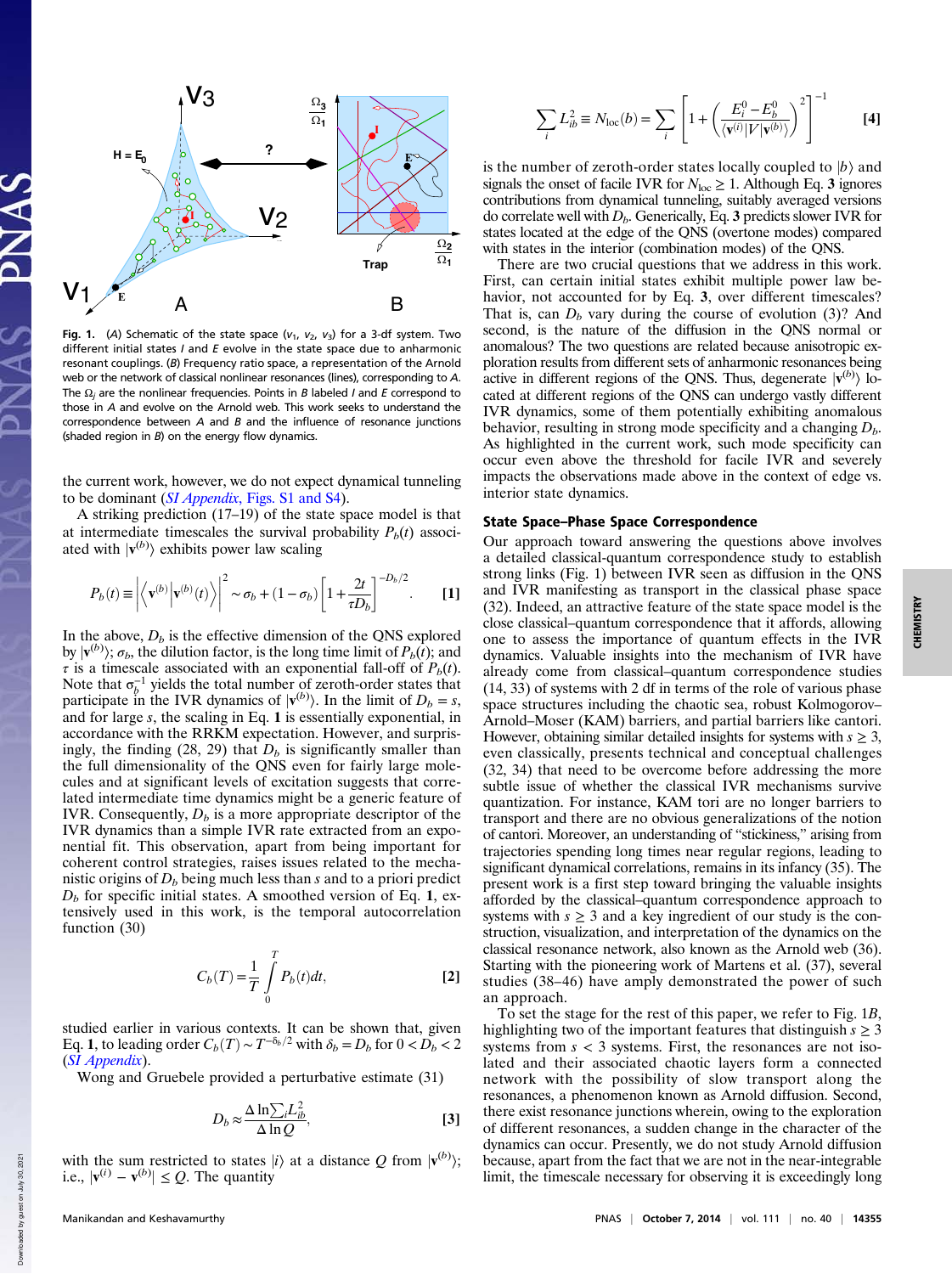compared with the quantum power law timescale. In addition, one expects (26, 47, 48) quantum localization of Arnold diffusion for  $s = 3$ . However, the focus of the current work is on the influence of the resonance junctions because, in the so-called Nekhoroshev regime, one expects the junctions to slow the dynamics down and hence act as a sort of local trap (49–51). Although the regimes of interest studied here are strictly not in the Nekhoroshev regime, our numerical studies show that some of the intriguing quantum results can be unambiguously linked to the slowing down of the dynamics near the resonance junctions. We emphasize that our focus on the local dynamics near the junction implies that Arnold diffusion, if existent, is not dominant because the maximum extent of Arnold diffusion can be observed only away from the junctions (50, 52).

#### Results and Discussion

Model System and Hamiltonian. We use an effective Hamiltonian for  $SCCl<sub>2</sub>$ , sufficiently accurate for energies of interest (53), obtained (54) by applying canonical Van Vleck perturbation theory to the ab initio Hamiltonian. The resulting Hamiltonian  $H =$  $H_0 + V_{\text{res}}$  is expressed as

$$
H = \sum_{i=1}^{6} \omega_i \left( v_i + \frac{1}{2} \right) + \sum_{i \le j}^{6} x_{ij} \left( v_i + \frac{1}{2} \right) \left( v_j + \frac{1}{2} \right) + V_{\text{res}}, \quad [5]
$$

with the zeroth-order anharmonic part  $H_0$  characterized by the normal mode frequencies  $\{\omega_i\}$  and anharmonicities  $\{x_{ij}\}\$ . The offdiagonal term  $V_{res} = V + V^{\dagger}$  consists of six dominant anharmonic resonances coupling the zeroth-order modes with

$$
V = k_{526}a_5a_2^{\dagger}a_6^{\dagger} + k_{156}a_1a_5^{\dagger}a_6^{\dagger} + k_{125}a_1a_2a_5^{22} + k_{36}a_3^2a_6^{22} + k_{231}a_2a_3^2a_1^{\dagger} + k_{251}a_2a_6^2a_1^{\dagger},
$$
\n[6]

where  $a_i$ ,  $a_i^{\dagger}$ , and  $v_i = a_i^{\dagger} a_i$  are the mode annihilation, creation, and occupation operators, respectively. The various parameter values (SI Appendix, Tables S1 and S2) are taken from an earlier work (54) and note that the first three resonances are much larger than the last three resonances. Due to the existence (54) of three conserved quantities (polyads)

$$
K = v_1 + v_2 + v_5; \quad L = 2v_1 + v_3 + v_5 + v_6; \quad M = v_4, \quad [7]
$$

the system has effectively 3 df  $(s = 3)$ . The Hamiltonian in Eq. 5 is diagonalized in the zeroth-order number basis  $\{v_i\}$  to obtain the eigenstates and eigenvalues. Hereafter, we refer to a specific resonance by indicating the modes involved in the resonance. For example, 526 stands for the first resonance in Eq. 6 above.

The classical limit Hamiltonian corresponding to Eq. 5 can be obtained using the Heisenberg correspondence

$$
a_k \leftrightarrow \sqrt{I_k} \, e^{-i\phi_k}; \quad a_k^{\dagger} \leftrightarrow \sqrt{I_k} \, e^{i\phi_k}, \tag{8}
$$

with  $(I, \phi)$  being the action-angle variables of the zeroth-order Hamiltonian. The resulting Hamiltonian,

$$
H(\mathbf{I}, \phi) = \sum_{k=1}^{6} \omega_k I_k + \sum_{k \leq l=1}^{6} x_{kl} I_k I_l + V_{\text{res}}(\mathbf{I}, \phi),
$$
 [9]

is a nonlinear, nonintegrable Hamiltonian. As in the quantum case, existence of the classical analog of  $(K, L, M)$  can be used to transform the  $s = 6$  system in Eq. 9 to a reduced  $s = 3$  Hamiltonian (SI Appendix, SI Text). The reduced system helps in interpreting the dynamics which, nevertheless, are determined by numerically solving the Hamiltonian's equation of motion corresponding to the full  $H(I, \phi)$ .

Quantum Dynamics: Anisotropic Dynamics in State Space and Multiple Power Law Scaling. We study the IVR dynamics of a set of neardegenerate states (see *SI Appendix*, Table S3 for a summary of the relevant properties), with  $(K, L, M) = (7, 14, 0)$ , spanning a 15-cm<sup>-1</sup> (~0.5 THz) range centered around  $\vec{E}_0 = 7,868$  cm<sup>-1</sup> (∼236 THz). The states have varying degrees of mode occupancies and hence differing edgeness parameters (53)  $e<sub>b</sub>$  (SI Appendix, Table S3), with  $e_b = 1$  being a pure edge state and  $e_b = 0$  being a pure interior state. Our choice of the energy range is motivated by several previous observations. First,  $\overline{E}_0$  is close to the threshold for facile IVR and thus poses a challenge for classical–quantum correspondence studies. Second, an earlier study (54) on the dynamical assignment of the eigenstates indicates extensive mixing around  $\overline{E}_0$ . Third, as shown in Fig. 2B (*Inset*), the states are rather typical and comprise the majority (53) of the feature states in  $SCCI<sub>2</sub>$ .

Fig. 2 summarizes the quantum IVR dynamics for the neardegenerate states. Fig. 2B shows that although  $\delta_b$  increases with  $N_{\text{loc}}$ on the average, there is considerable variation in the  $\delta_b$  values. For instance, a state with  $N_{\text{loc}} \sim 5$  has  $\delta_b \sim 0.9$  whereas another state with  $N_{\text{loc}} \sim 2$  exhibits  $\delta_b \sim 1.7$ , which implies fairly rich and complex state space dynamics due to the sensitivity to specific resonances (29). Our computations show that during the course of the IVR dynamics typically two power law timescales are evident, with the latter corresponding to a slower timescale, and thus the  $\delta_b$  in Fig. 2B represent only an average fit. Assuming  $\delta_b$  to be correlated with the number of locally active resonances in the state space, Fig. 2B suggests that some of the states with  $N_{\text{loc}} \gg 1$  are evolving either toward the edge of the QNS or to regions in the QNS having fewer active resonances with the possibility of intermediate regime quantum beats (3), i.e., recurrences in  $P_b(t)$ . The former case would confirm the anisotropic diffusion scenario (18) whereas the latter case would require one to identify the mechanism for evolution into the low-diffusion regions of the QNS.

We now focus on two of the states  $|E\rangle = |1, 6, 2, 0, 0, 10\rangle$  ( $E^0 \sim$ 7,865.6 cm<sup>-1</sup>,  $e_b \sim 0.52$ ) and  $|I\rangle = |4, 1, 1, 0, 2, 3 \rangle$  ( $E^0 \sim$ 7,865.9 cm<sup>-1</sup>,  $e_b \sim 0.33$ )—representative examples for multiple power law scaling and nontrivial IVR dynamics, nontrivial because despite  $N_{\text{loc}}(|I\rangle) \sim 2.5N_{\text{loc}}(|E\rangle)$ ,  $|E\rangle$  explores more of the state space than  $|I\rangle$ , as evident from Fig. 2 C and D. Thus, in the QNS,  $|E\rangle$  and  $|I\rangle$  are more appropriately classified as "edge-like" and "interior-like" states, respectively. Note that there do exist other sets of states (SI Appendix, SI Text and Figs. S5 and S6) exhibiting multiple power law scaling. The details of the classical– quantum correspondence, however, can be different for each case (SI Appendix, SI Text). Fig. 2A shows that both  $|E\rangle$  and  $|I\rangle$ exhibit power law behavior at intermediate timescales and undergo extensive fragmentation with about 20 states participating in the IVR (*SI Appendix*, Table S3). However, a striking feature in Fig. 2A is the slowing down of the IVR from  $|I\rangle$  around 0.7 ps, much before the long-time dilution regime related to the Heisenberg timescale  $\tau_H \equiv (2\pi c \langle \Delta E \rangle)^{-1} \sim 2$  ps with  $\langle \Delta E \rangle$  being the mean level spacing. Note that  $|E\rangle$  also exhibits a similar slowing down but the effect is much more clear in the case of  $|I\rangle$ , as evident from Fig. 2 C and D. A crucial observation is that the second timescale for  $|I\rangle$  nearly disappears upon removing the 125 resonance (see Fig. 4A) with the effect being minimal on  $|E\rangle$ . Although a previous study (29) has shown that in the regime  $0.8 < N<sub>loc</sub> < 8$  one expects the IVR dynamics to be sensitive to specific resonances in the QNS, the restricted nature of IVR from  $|I\rangle$  upon increasing the strength of the 125 resonance is a puzzling result.

How does one explain the puzzling result noted above? Is it a purely quantum effect? In the following sections, motivated by the fact that the classical analog of  $C_b(T)$  corresponds well with the quantum results (SI Appendix, Fig. S1), i.e., slower rate of exploration of the phase space by  $|I\rangle$ , we answer the

Downloaded by guest on July 30, 2021 loaded by guest on July 30, 2021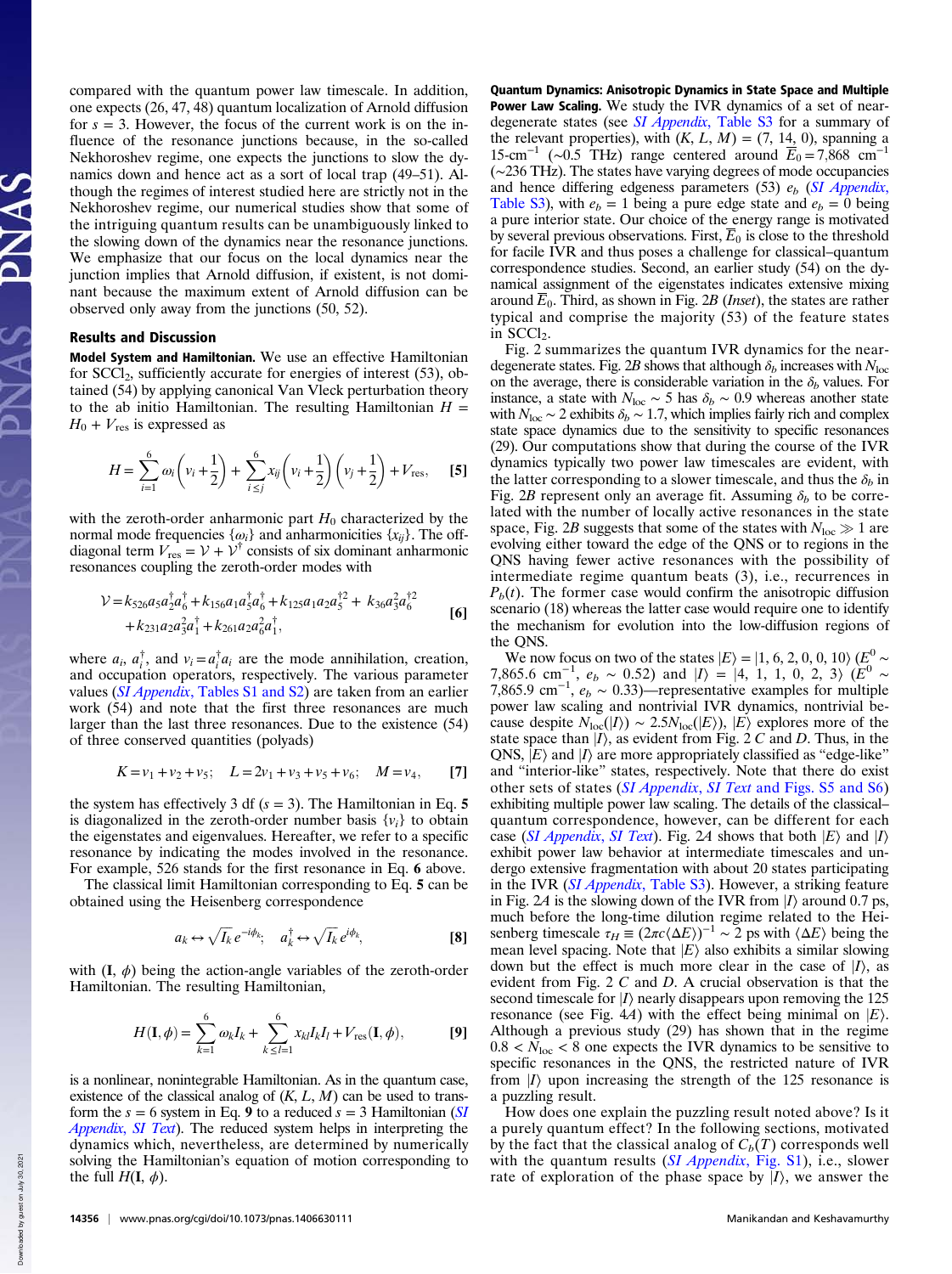

Fig. 2. Summary of the quantum IVR dynamics for SCCl<sub>2</sub> with polyads (K, L, M) = (7, 14, 0). (A) Time-smoothed survival probabilities for  $|E\rangle = |1, 6, 2, 0, 0, 10\rangle$ (black) and  $|I\rangle = |4, 1, 1, 0, 2, 3\rangle$  (red) showing substantial slowing down of IVR for  $|I\rangle$  starting around  $T \sim 0.7$  ps (red arrow). Horizontal lines indicate the long time limit. (Inset) Extensive fragmentation of both  $|E\rangle$  and  $|I\rangle$  due to the various anharmonic resonances. (B) Power law exponents  $\delta_h$  (for Eq. 2) vs. local number of coupled states N<sub>loc</sub> (blue squares) and dilution factor  $\sigma$  (red circles) for the near-degenerate states. (Inset) Edgeness parameter  $e_b$  vs.  $\sigma_b$  for the 17 states of interest with  $|E\rangle$  and  $|l\rangle$  belonging to the leftmost cluster. (C and D) Spread of the initial excitation as a function of time and state space distance Q for  $|E\rangle$  and  $|I\rangle$ , respectively.

questions by following the IVR dynamics in terms of the nonlinear mode frequencies (37, 43) and reveal significant differences for the two states in terms of the transport behavior on the Arnold web.

Classical Dynamics: Anisotropic IVR on the Resonance Network. The anharmonic mode frequencies of SCCl<sub>2</sub>,  $\Omega^0(I) \equiv \partial H_0(I)/\partial I$  in the absence of the resonant couplings, are constant in time. However, in the presence of the resonances  $V_{res}(\mathbf{I}, \phi)$  the modes get coupled, actions I are no longer conserved, and the nonlinear frequencies  $\Omega = \Omega^0(I) + \nabla_I V_{\text{res}}(I, \phi)$  vary with time, exhibiting several mode–mode frequency lockings. Such resonant lockings, key to the observed IVR, are expressed as a condition  $\mathbf{r}$ .  $\Omega(t) = 0$  with  $\mathbf{r} = (r_1, r_2, \dots, r_6)$  being a resonance vector with mutually prime integer components. In the present case this can be rewritten as

$$
\alpha \Omega_{1r}(t) + \beta \Omega_{2r}(t) + \gamma \Omega_{3r}(t) = 0, \qquad [10]
$$

in terms of the nonlinear frequencies  $\Omega_r(t)$  of the reduced Hamiltonian with  $(\alpha, \beta, \gamma)$  being integers related to  $(r_1, r_2, \dots, r_6)$ . The width of the resonances decreases rapidly with increasing orders, defined by  $|\alpha| + |\beta| + |\gamma|$ .

A useful way (37, 43) of visualizing the resonance network is to construct the frequency ratio space (FRS)  $(f_1, f_2) \equiv (\Omega_{1r}/\Omega_{3r},$  $\Omega_{2r}/\Omega_{3r}$ ) in which the resonance lines can be written down as (assuming  $\Omega_{3r} \neq 0$ )

$$
f_2 = -\frac{\alpha}{\beta} f_1 - \frac{\gamma}{\beta}.
$$
 [11]

Fig. 3A shows the resonance network constructed by restricting  $(|\alpha| + |\beta| + |\gamma|) \le 5$  over the dynamical range of  $(f_1, f_2)$  at  $\overline{E} =$ 7;868 cm−<sup>1</sup> . Such a "static" web highlights the possible resonances and their connectivity that can manifest at the energy of interest. The various near-degenerate states, shown in Fig. 3B, are located near  $(f_1, f_2) = (0, 0)$ , a multiplicity two junction because it is at the confluence of two independent resonances, 156  $(f_1 = 0)$  and 526  $(f_2 = 0)$ . An infinity of resonances emanate from  $(f_1, f_2) = (0, 0)$  and, in particular, the 125 resonance corresponds to  $f_1 + f_2 = 0$ . Several

other such junctions, unique to systems with  $\geq 3$  df, are clearly seen in Fig. 3A and trajectories can diffuse from one junction to another, leading to large-scale transport (55).

Although Fig. 3A indicates all possible resonances up to a certain order, it is crucial to know the dynamically relevant regions of the web (39). Such regions can be determined by a joint time-frequency analysis of the classical dynamics. Specifically, the dynamical function  $z_k(t) = \sqrt{2I_k(t)} \exp[i\phi_k(t)]$ for a trajectory with initial conditions  $(I_0, \phi_0)$  such that  $H(\mathbf{I}_0, \phi_0) = \overline{E}^0$  is subjected to a continuous wavelet transform and the dominant mode frequencies at specific times are obtained (41). Several trajectories are run at the energy of interest and a density plot is generated by recording the number of visits of the trajectories to different regions in the frequency ratio space (see SI Appendix, SI Text and Figs. S7 and S8 for details on the construction of the density plots).

The computed dynamical FRS at  $\overline{E}^0 \approx 7,868$  cm<sup>-1</sup> is shown in Fig. 3B and the following observations can be made upon comparing to the theoretical web in Fig. 3A:

- i) The classical IVR dynamics are highly anisotropic with the dominant density being quasi one dimensional along a highorder resonance  $f_2 = f_1 - 1/2$  (dashed line in Fig. 3A) and parallel to the 261 ( $f_2 = f_1$ ) and the 231 ( $f_2 = f_1 - 2$ ) weak resonances.
- ii) The large density near  $(f_1, f_2) = (0, 0)$  implies that the dynamics are strongly influenced by the overlap and interplay of the primary 526, 156, and 125 resonances The importance of this junction, in agreement with an earlier quantum study (56), is elaborated below.
- iii) The lack of density near the 231 resonance suggests an approximate dynamical decoupling of the  $a_1$ -symmetry Cl–C–Cl bend  $(\nu_3)$ . Interestingly, the quantum expectation value  $\langle v_3(t) \rangle$  for both the states corroborates the classical observation.
- iv) The enhanced density near  $(f_1, f_2) \sim (-1.9, -2.5)$ , far from the primary junction and in a sparse region of the web at this order, implies that higher-order induced resonances are crucial for the long-time IVR dynamics. In particular, the nondiagonal anharmonic terms in Eq. 5 play a significant role.

Down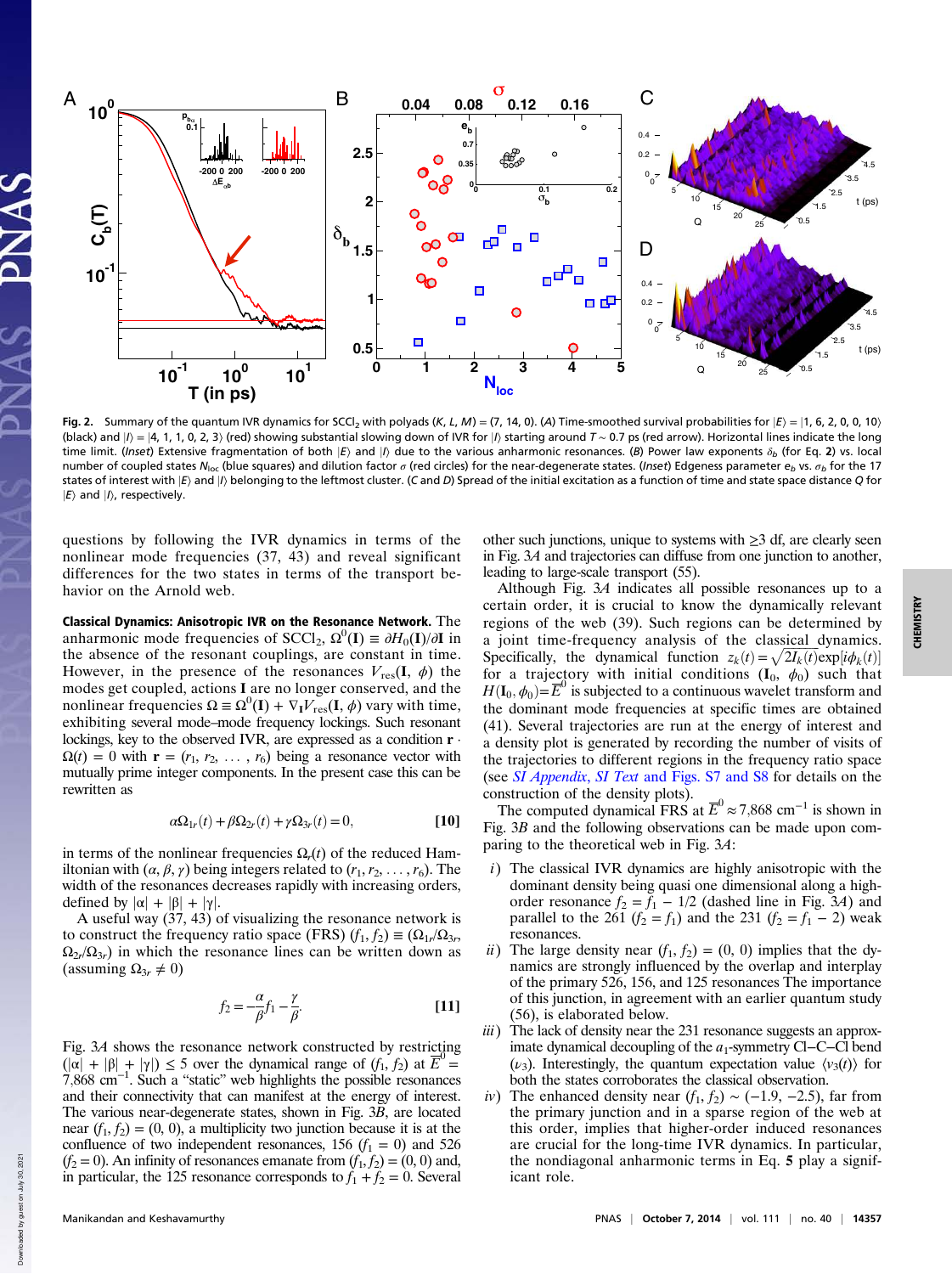

Classical–Quantum Correspondence: Anomalous Diffusion and Origin of Multiple Power Law Scaling. According to the LRMT model (17, 18), the microcanonically averaged survival probability at intermediate times is expected to scale as

$$
\langle P(t) \rangle \sim \begin{cases} t^{-1} & \text{threshold IVR} \\ t^{-d_f/\alpha} & \text{facile IVR}, \end{cases}
$$
 [12]

with  $d_f$  being an effective dimensionality and  $\alpha$  characterizing the nature of the diffusion in the state space. Averaging over the 17 near-degenerate states in our case yields  $\langle P(t) \rangle \sim t^{-1.4}$  and hence the system is in the facile IVR regime. Assuming normal diffusion ( $\alpha = 2$ ) yields  $d_f \sim 2.8$ , consistent with an earlier work (56) and close to the full dimensionality  $s = 3$  of the QNS. Note that the exponent, extracted over the initial 0.5 ps of the dynamics, is an upper limit because  $\langle P(t) \rangle$  exhibits a complicated behavior with beats for  $0.5 < t < 2$  ps.

The assumption of normal diffusion, however, requires closer scrutiny because the observed decoupling of the  $\nu_3$  bend mode suggests a value of  $d_f < 3$ . To this end we performed classical and quantum computations (SI Appendix, Fig. S2) of the mean squared displacements  $\langle (v_k(t) - v_k(0))^2 \rangle$  for both the states. The results clearly show anomalous behavior in both classical and quantum dynamics with early time ballistic and hyperdiffusive behavior followed by subdiffusive behavior for most of the modes. Consequently, assuming max $(d_f) \sim 2$  due to the decoupling of the bend mode, we deduce  $\alpha \sim 1.4$  and hence an overall anomalous (subdiffusive) state space dynamics at  $\overline{E}^0 \approx 7,868$  cm<sup>-1</sup>. An earlier work (44) has implicated sparse regions of the Arnold web with subdiffusive behavior and a recent study shows that tight-binding lattices can exhibit transient quantum hyperdiffusion (57). Hence, the enhanced density around  $(-1.9, -2.5)$  in Fig. 3B, where the Arnold web is sparse compared with that near  $(0, 0)$ , combined with the mean squared displacement results clearly establish the subdiffusive nature of the IVR dynamics.

Fig. 3B represents the dynamics at  $\overline{E}^0$  = 7,868 cm<sup>-1</sup>. However, to compare the dynamics of  $|E\rangle$  and  $|I\rangle$ , we construct their respective FRS by constraining the zeroth-order actions appropriately. In Fig. 3 C and D the dynamical FRSs of  $|E\rangle$  and  $|I\rangle$  for the two timescales of interest, motivated by Fig. 2A, are shown (see *SI Appendix*, Fig. S3 for the unnormalized data). Remarkably, Fig. 3D exhibits a clear change in the nature of the dynamics of  $|I\rangle$  in going from the first to the second timescale. The maximum density shifts from the 526 region to the 125 region of the FRS with no such shift for  $|E\rangle$ . Such a density shift indicates different resonances becoming important at different times during the dynamics, observed for other cases as well (SI Appendix, SI Text and Fig. S6), and establishes the important role

Fig. 3. Summary of the classical IVR dynamics of  $SCCl<sub>2</sub>$ corresponding to Fig. 2. (A and B) Classical Arnold web (A) and the dynamically dominant part of the web  $(B)$ at 7,868 cm<sup>-1</sup> with  $(f_1, f_2) \equiv (\Omega_1/\Omega_{3r}, \Omega_2/\Omega_{3r})$ . A and B have identical axes range. The nonlinear resonances (green, labeled in B) corresponding to Eq. 6 and other resonances up to a total order of five (yellow lines) are shown. In A and B the locations of  $|E\rangle$  (red),  $|I\rangle$ (blue), and the rest of the near-degenerate states are shown, respectively. C and D show the dynamical evolution of the web for  $|E\rangle$  and  $|I\rangle$ , respectively, over the two timescales of interest as indicated. The dynamics were performed with a total of 10<sup>4</sup> trajectories propagated to 25 ps. All of the plots in C and D have identical axes range.

of the classical resonance network in understanding the multiple timescales observed in the quantum dynamics.

The slowing down of IVR from  $|I\rangle$  can also be understood from the differences in the structure of the longer-timescale FRS shown in Fig. 3. The  $|E\rangle$  density continues to expand across the 526 resonance whereas the  $|I\rangle$  density "swirls" around the primary junction. Thus, compared with  $|E\rangle$ , we suspect that the primary junction is playing a significant role in the IVR dynamics of  $|I\rangle$  in terms of trapping the trajectories and leading to slower IVR. To lend further support for the slowing down of the dynamics near the junction, we recall the puzzling observation mentioned earlier regarding the acceleration of IVR for  $|I\rangle$  upon removing the 125 resonance. Consequently, we recompute the FRS for  $|I\rangle$  with the 125 resonance switched off and the results are shown in Fig. 4B at both short and long times. Clearly, the density shift around 0.7 ps is absent and, more interestingly, the long-time FRS shows far less activity around the primary junction. These observations are clearly reflected in the corresponding quantum results shown in Fig. 4A, which shows a delayed onset of the second timescale for  $|I\rangle$ . In addition, as shown in Fig. 4A, Inset, the removal of the 125 resonance clearly suppresses the recurrences in the survival probability. Thus, we believe that the origin of the slower timescale for  $|I\rangle$  in Fig. 2A is due to the trapping near



Fig. 4. (A) Temporal autocorrelation for  $|I\rangle$  in the presence (red) and absence (blue) of the 125 resonance. (Inset) Corresponding survival probabilities indicate suppression of the intermediate time recurrences. (B) Frequency ratio space in the absence of 125 resonance for  $|I\rangle$  at the two timescales as in Fig. 3 (identical axes range). The density shift seen in Fig. 3 disappears and the longer-timescale dynamics exhibit reduced activity near the primary resonance junction.

hwn